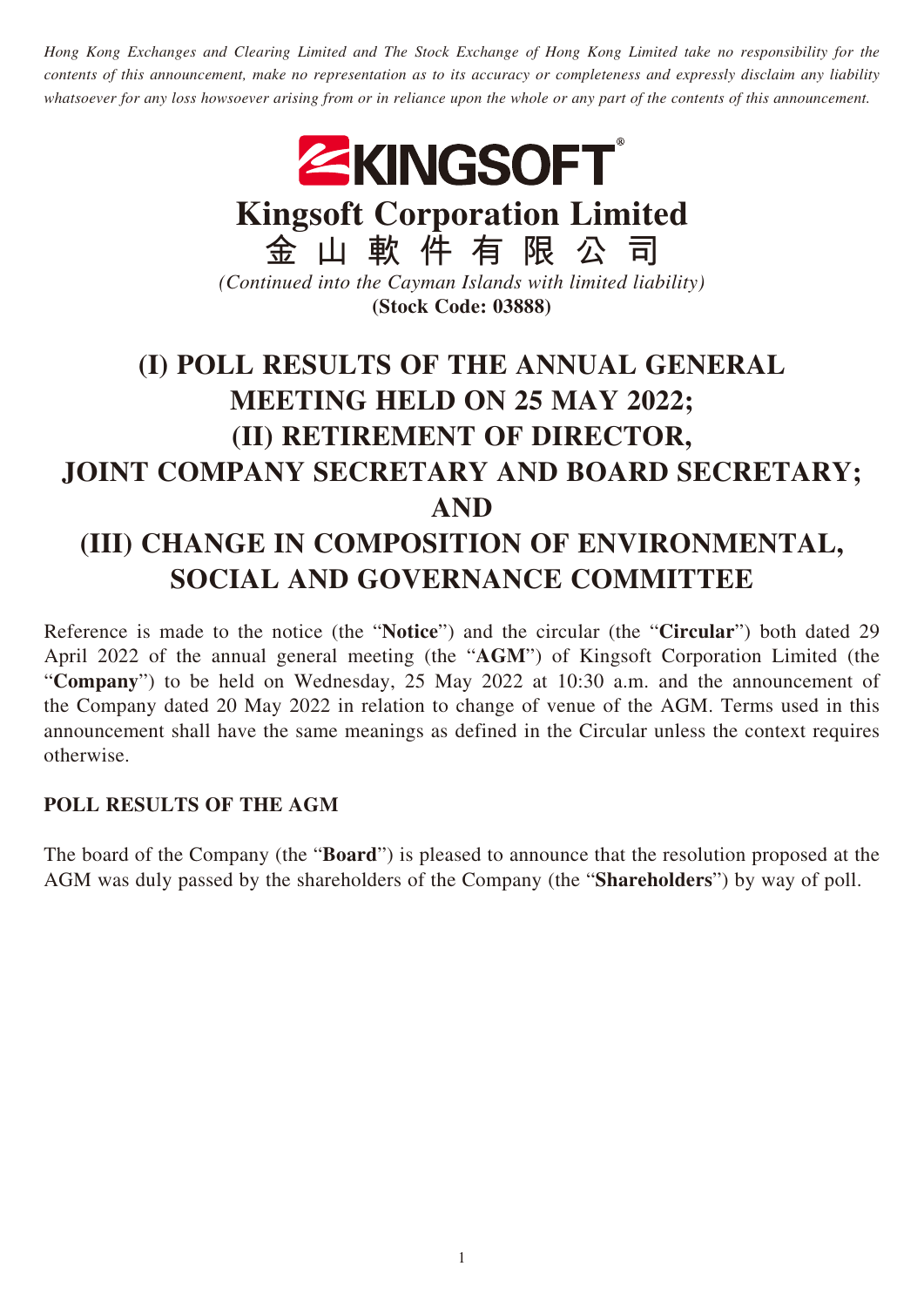The poll results were as follows:

| ORDINARY RESOLUTIONS |                                                                                                                                                                                      | Number of votes $(\% )$     |                            |  |
|----------------------|--------------------------------------------------------------------------------------------------------------------------------------------------------------------------------------|-----------------------------|----------------------------|--|
|                      |                                                                                                                                                                                      | For                         | <b>Against</b>             |  |
| 1.                   | To receive and consider the audited consolidated<br>financial statements, the report of the directors and<br>the independent auditors' report for the year ended<br>31 December 2021 | 736,052,554<br>(99.78%)     | 1,617,800<br>$(0.22\%)$    |  |
|                      | As more than 50% of the votes were cast in favour of this resolution, the resolution was duly<br>passed.                                                                             |                             |                            |  |
| 2.                   | To declare a final dividend of HK\$0.12 per share<br>for the year ended 31 December 2021                                                                                             | 735,743,354<br>$(99.74\%)$  | 1,927,000<br>$(0.26\%)$    |  |
|                      | As more than 50% of the votes were cast in favour of this resolution, the resolution was duly<br>passed.                                                                             |                             |                            |  |
| 3.                   | To re-elect directors and authorize the board of directors of the Company to fix the directors'<br>remuneration:                                                                     |                             |                            |  |
|                      | 3.1 To re-elect Mr. Tao ZOU as the executive<br>director of the Company                                                                                                              | 611,110,414<br>$(82.84\%)$  | 126,559,940<br>$(17.16\%)$ |  |
|                      | As more than 50% of the votes were cast in favour of this resolution, the resolution was duly<br>passed.                                                                             |                             |                            |  |
|                      | 3.2 To re-elect Mr. Pak Kwan KAU as the non-<br>executive director of the Company                                                                                                    | 684,946,857<br>(92.85%)     | 52,723,497<br>$(7.15\%)$   |  |
|                      | As more than 50% of the votes were cast in favour of this resolution, the resolution was duly<br>passed.                                                                             |                             |                            |  |
|                      | 3.3 To authorise the board of directors of the<br>Company to fix the directors' remuneration                                                                                         | 737,657,709<br>$(100.00\%)$ | 12,645<br>$(0.00\%)$       |  |
|                      | As more than 50% of the votes were cast in favour of this resolution, the resolution was duly<br>passed.                                                                             |                             |                            |  |
| 4.                   | To re-appoint Ernst $&$ Young as the auditors of the<br>Company and to authorize the board of directors of<br>the Company to fix the auditors' remuneration                          | 729,302,623<br>(98.87%)     | 8,367,731<br>$(1.13\%)$    |  |
|                      | As more than 50% of the votes were cast in favour of this resolution, the resolution was duly<br>passed.                                                                             |                             |                            |  |
| 5.                   | To give a general mandate to the directors to issue<br>new shares of the Company (ordinary resolution in<br>item No. 5 of the notice of AGM)                                         | 396,484,477<br>(53.75%)     | 341,185,877<br>$(46.25\%)$ |  |
|                      | As more than 50% of the votes were cast in favour of this resolution, the resolution was duly<br>passed.                                                                             |                             |                            |  |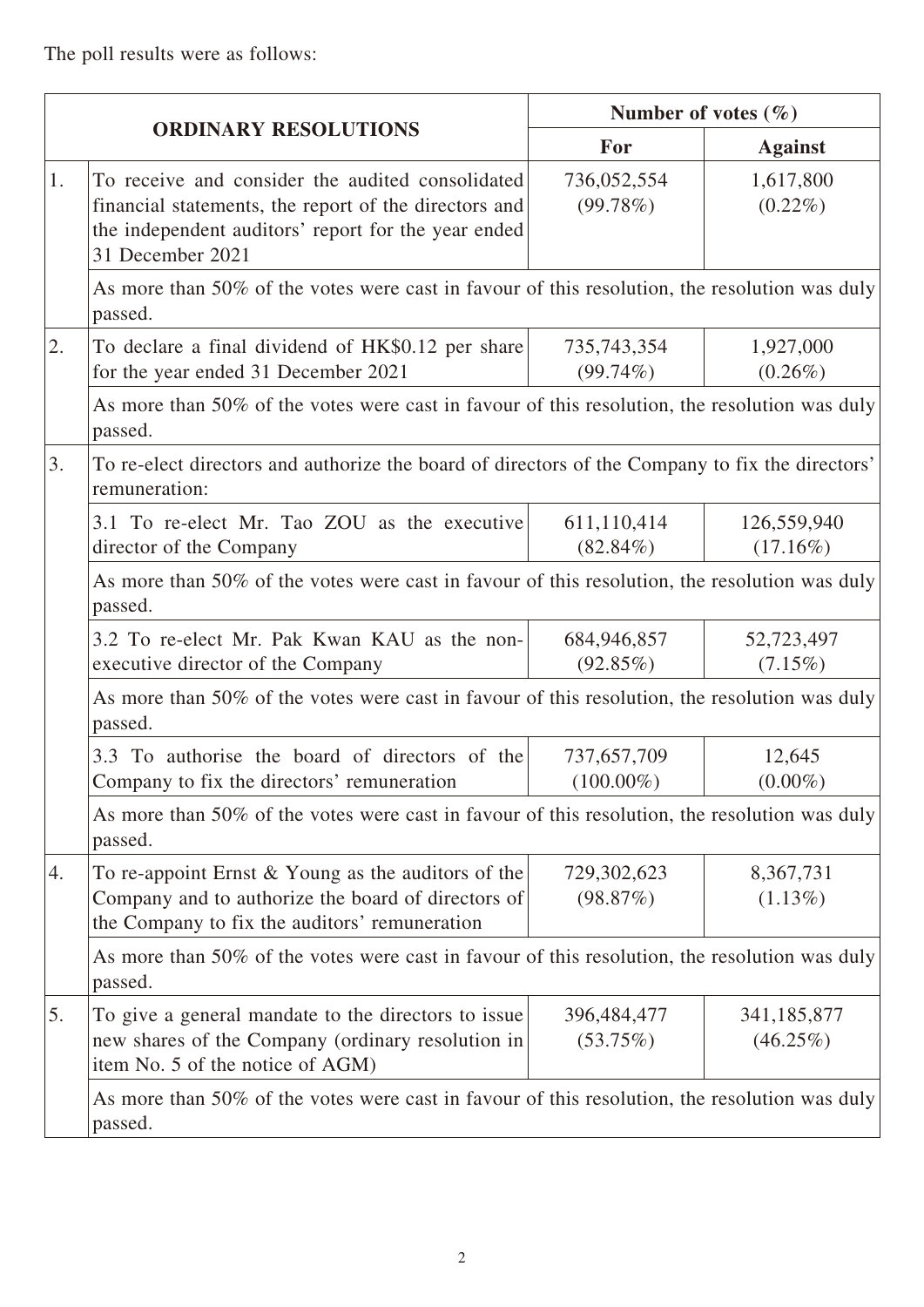| <b>ORDINARY RESOLUTIONS</b> |                                                                                                                                                  | Number of votes $(\% )$    |                            |
|-----------------------------|--------------------------------------------------------------------------------------------------------------------------------------------------|----------------------------|----------------------------|
|                             |                                                                                                                                                  | <b>For</b>                 | <b>Against</b>             |
| 6.                          | To give a general mandate to the directors to<br>repurchase shares of the Company (ordinary<br>resolution in item No. 6 of the notice of AGM)    | 737,250,354<br>$(99.94\%)$ | 420,000<br>$(0.06\%)$      |
|                             | As more than 50% of the votes were cast in favour of this resolution, the resolution was duly<br>passed.                                         |                            |                            |
| 7.                          | To extend the general mandate to the directors<br>to issue new shares of the Company (ordinary<br>resolution in item No. 7 of the notice of AGM) | 423,820,716<br>$(57.45\%)$ | 313,849,638<br>$(42.55\%)$ |
|                             | As more than 50% of the votes were cast in favour of this resolution, the resolution was duly<br>passed.                                         |                            |                            |

As at the date of the AGM, the total number of issued and fully paid up shares of the Company was 1,370,203,717, which was the total number of shares entitling the holders to attend and vote for or against the abovementioned resolutions at the AGM.

There was no share entitling any Shareholders to attend and vote only against the resolutions at the AGM. There was no restriction on any Shareholder to cast votes on the abovementioned resolutions at the AGM. No person had indicated in the Circular any intention to vote against or to abstain from voting on the abovementioned resolutions at the AGM.

To the best of knowledge, information and belief of the Directors having made all reasonable enquiries, no Shareholder was required to abstain from voting on the abovementioned resolutions at the AGM.

The Company's branch share registrar in Hong Kong, Computershare Hong Kong Investor Services Limited, was appointed as the scrutineer for the poll at the AGM.

Shareholders may refer to the Circular for details of the abovementioned resolutions proposed at the AGM. The Circular may be viewed and downloaded from the Company's website at www.kingsoft.com or the designated website of The Hong Kong Exchanges and Clearing Limited at www.hkexnews.hk.

In accordance with Rule 13.39(5A) of the Listing Rules, the executive Directors, namely Mr. Tao ZOU and Mr. Yuk Keung NG ("**Mr. NG**"), the non-executive Directors, namely Mr. Jun LEI and Mr. Pak Kwan KAU, and the independent non-executive Directors, namely Mr. Shun Tak WONG, Mr. David Yuen Kwan TANG, and Ms. Wenjie WU attended the AGM in person or by electronic means. Mr. Chi Ping LAU, the non-executive Director, was unable to attend the AGM due to other business arrangements.